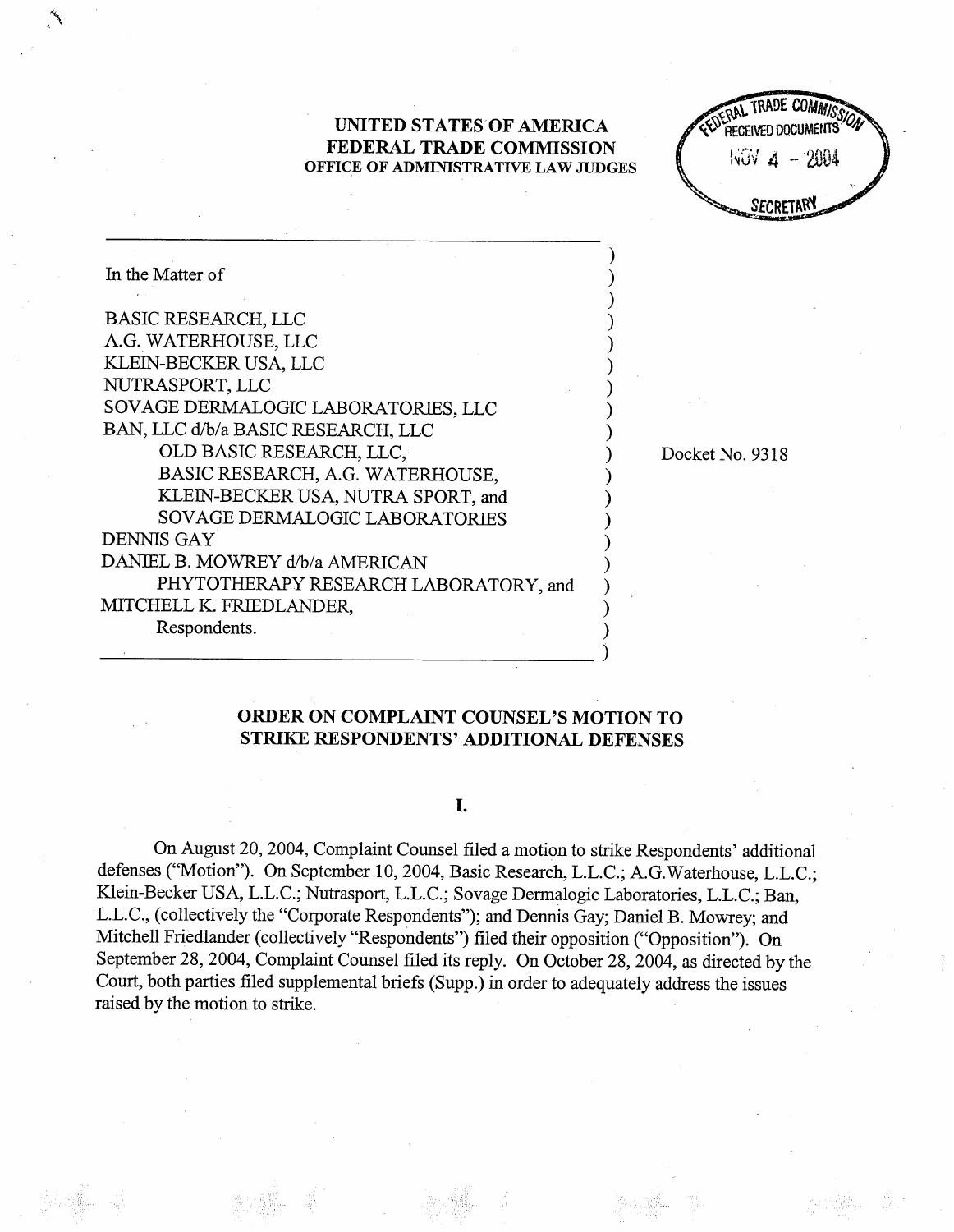Complaint Counsel moved to strike the additional defenses alleged in Respondents Answers on the grounds that the defenses do not satisfy the fact pleading requirement of Rule  $3.12(b)$ ; that the defenses are invalid and untenable as a matter of law; and that the defenses are irrelevant and immaterial, serving only to needlessly compound and confuse the issues. Motion at I. Respondents contend that motions to strike defenses are disfavored; that the defenses are not unelated or immaterial to this proceeding; and that Complaint Counsel has not identified any undue prejudice to them as a consequence of the issues raised by Respondents' Answers.

## II.

The Commission's Rules of Practice do not specifically provide for motions to strike, but the Commission has held that under appropriate circumstances such motions may be granted. In re Hoechst Marion Roussel, Inc. 2000 FTC LEXIS 137, at \*2 (Sept. 14 2000); In re Warner-Lambert Co., 82 F.T.C. 749 (Mar. 2, 1973). However, motions to strike are generally disfavored. In re Dura Lube Corp., 1999 FTC LEXIS 251, at  $*1$  (Aug. 31, 1999); In re Home Shopping Network, Inc., 1995 FTC LEXIS 259, at \*4 (July 24, 1995).

In Dura Lube, it was noted that "Commission precedent varies greatly on the appropriate standard for granting a motion to strike. Some cases have held that issues of law or fact which are irelevant or immaterial can be resolved on a motion to strike, and other cases have held that it is inappropriate to resolve issues of law or fact on a motion to strike." 1999 FTC LEXIS 251, at \*2 (citations omitted). The standard that was articulated in Dura Lube was that "a motion to strike defenses or portions of an answer will be granted when the answer or defense (1) is unmistakably unrelated or so immaterial as to have no bearing on the issues and (2) prejudices Complaint Counsel by threatening an undue broadenig of the issues or by imposing a burden on Complaint Counsel." 1999 FTC LEXIS 251, at \*4-5; see also Hoechst Marion Roussel, 2000 FTC LEXIS 137, at \*3.

Respondents' defenses primarly challenge the Federal Trade Commission ("FTC" substantiation policy for dietary supplement and weight-loss claims. However, the issue to be litigated at the trial in this matter is whether Respondents violated the FTC Act's prohibition against false and misleading advertising. The FTC's policy statement therefore does not control the outcome of the case and is not the standard against which Respondents' claims will be judged, except insofar as the policy has been adopted by relevant laws and controlling cases. Heintz v. Jenkins, 514 U.S. 291, 298 (1995); Goswami v. American Collections Enterprise, Inc., 377 F.3d 488, 493, n.1 (5th Cir. 2004); Newman v. Boehm, Pearlstwin & Bright, Ltd., 119 F.3d 477, 481 n.2 (7th Cir. 1997); Amrep Corp. v. FTC, 768 F.2d 1171, 1178 (10th Cir. 1985). With this background, the various defenses will be addressed in turn.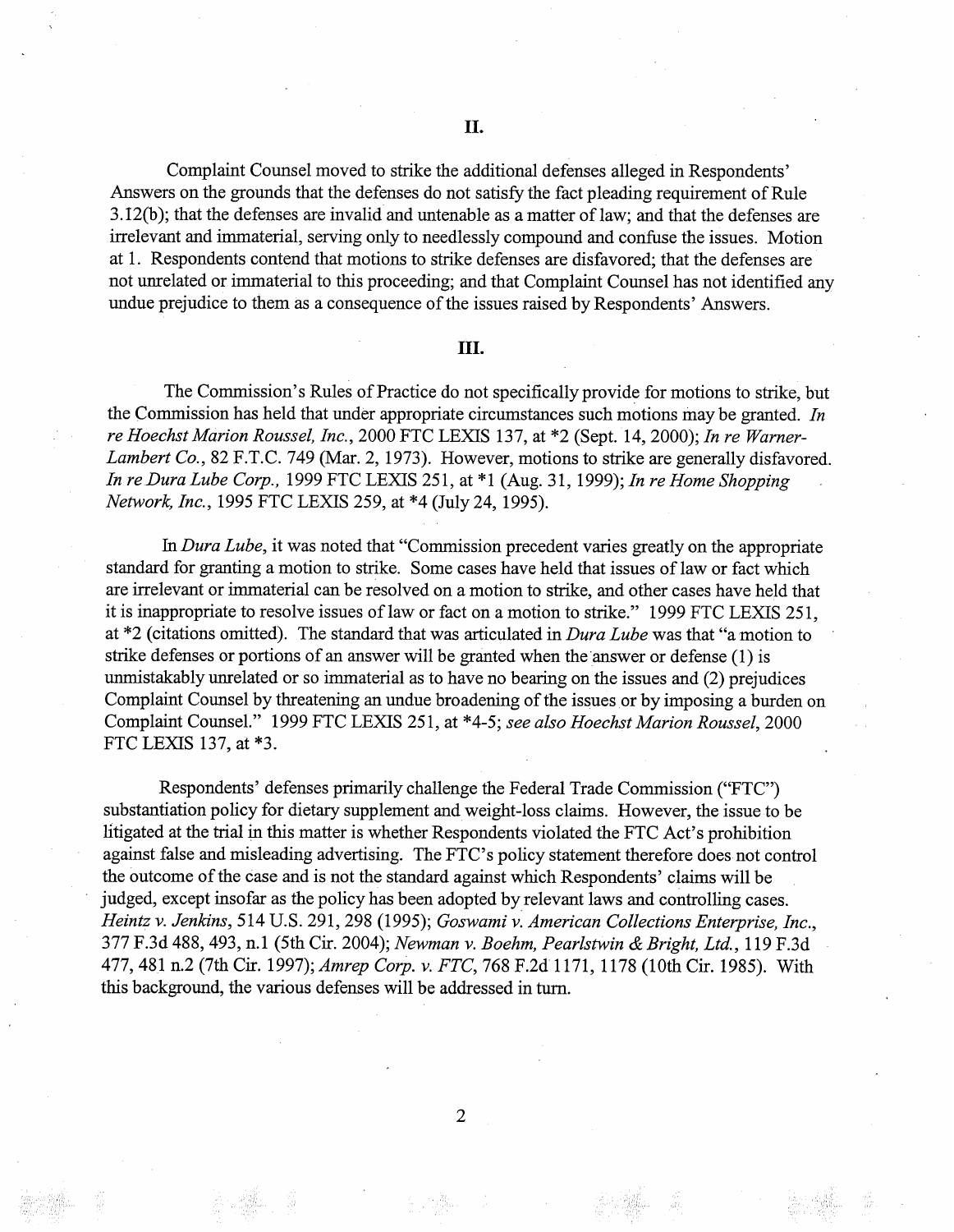## Fifth Amendment Due Process

Complaint Counsel argues that Respondents' due process defense is not a valid affirmative defense to allegations that Respondents violated the FTC Act; Respondents have fair notice of the Commission's substantiation standard; Respondents' notice or vagueness argument is invalid as a matter of law; Respondents are being afforded due process through these proceedings; the Commssion may regulate Respondents' conduct by adjudication without violating due process; and Respondents' due process challenge is unripe, improper, and conflicts with the weight of Commission precedent. Motion at 4-11; Complaint Counsel's Supp. at 10-15.

Respondents argue that due process is a valid defense; a Fifth Amendment defense to this administrative proceeding has been raised properly; and Complaint Counsel's Fifth Amendment argument has no merit. Opposition at 5-15; Respondents' Supp. at 17-24. Respondents initially argued that neither the Administrative Law Judge ("ALJ") nor the Commission had the authority to decide some of the issues raised by their defenses and that the motion to strike should be certified to the Commission. Opposition at 10-11. However, Respondents concede in their supplemental brief that "the ALJ may rule on the threshold issue of whether each defense is unmistakably unrelated or so immaterial as to have no bearing on the issues, and whether they prejudice Complaint Counsel by threatening an undue broadening of the issues or by imposing an undue burden." Respondents' Supp. at 12.

It has long been recognized that an agency may proceed by adjudication rather than rulemaking. Weight Watchers Int'l, Inc. v. FTC, 47 F.3d 990, 992 (9th Cir. 1994); Jay Norris, Inc. v. FTC, 598 F.2d 1244, 1251 (2d Cir. 1979). Thus, the issue is whether this adjudicatory proceeding violates Respondents' due process rights. Complaint Counsel primarly argues the merits of Respondents' due process defense. At this stage in the proceedings , however, that determination is prematue. The question presented by the motion to strike is whether Respondents' defenses are unmistakably unrelated or so immaterial as to have no bearng on the issues and prejudice Complaint Counsel. Dura Lube, 1999 FTC LEXIS 251, at \*4-5. Due process claims may be relevant to FTC adjudicatory proceedings and have been directly addressed by the Commission. See, e.g., In re Trans Union Corp., 2000 FTC LEXIS 23, at \*126-32 (Feb. 10, 2000), petition for review denied, 245 F.3d 809 (D.C. Cir. 2001) (finding that the Fair Credit Reporting Act was not unconstitutionally vague). Complaint Counsel has not demonstrated that the due process defense is unmistakably unrelated or so immaterial as to have no bearig on the issues raised by the Complaint and the proposed remedy. Determination of the merits of Respondents' Fifth Amendment due process defense must be deferred until a factual record has been developed. Accordingly, Complaint Counsel's motion to strike the Fifth Amendment due process defense pled by each of the Respondents is DENIED.

3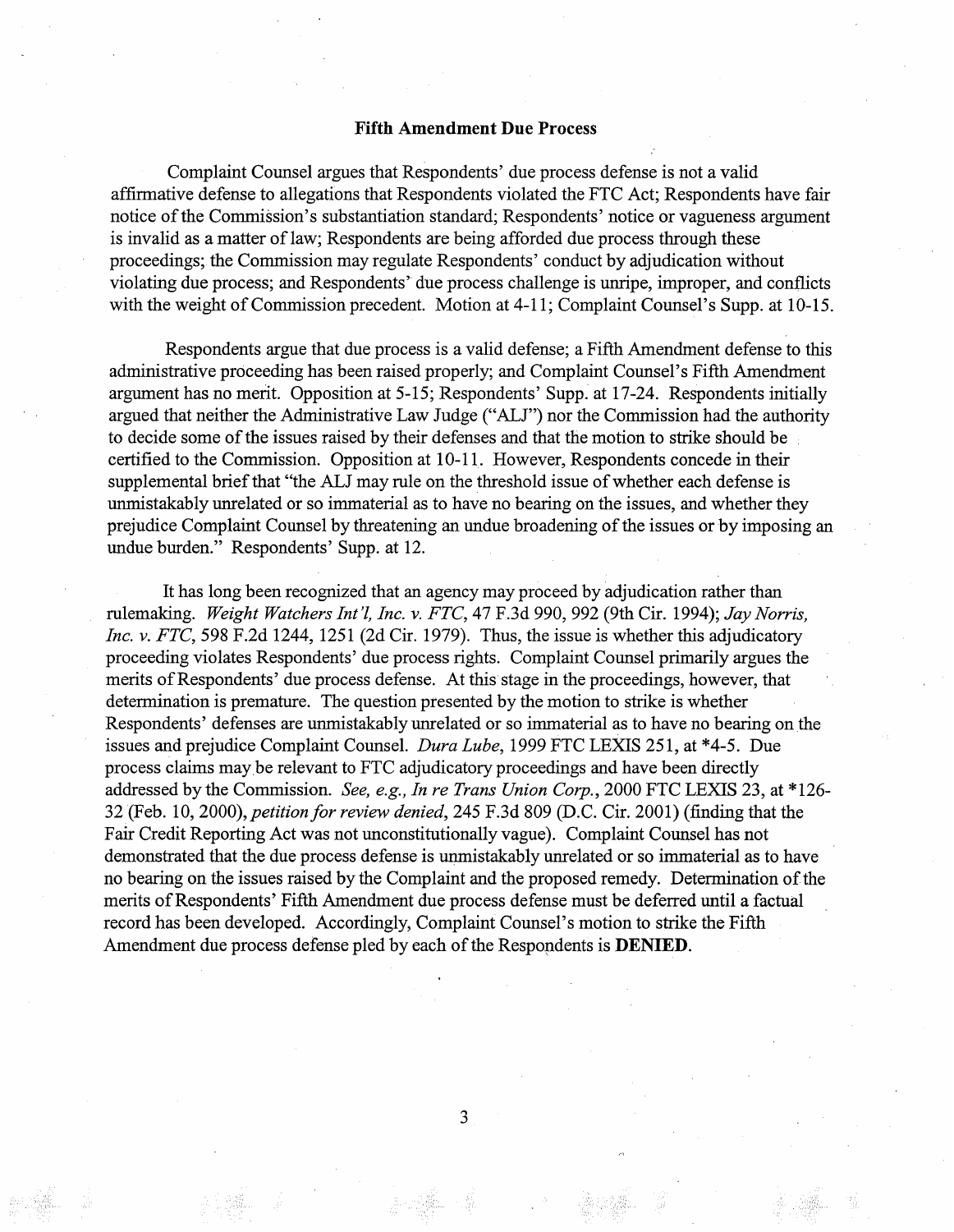## First Amendment

It is axiomatic that truthful commercial speech is protected by the First Amendment but that the govemment may limit forms of communication more likely to deceive the public than to inform it. Central Hudson Gas & Electric Corp. v. Public Services Comm'n, 447 U.S. 350, 384 (1980); see also Edenfield v. Fane, 507 U.S. 761, 768 (1993). Prior cases have refused to strike the First Amendment as a defense while other cases have stricken the defense. Compare Home Shopping Network, 1995 FTC LEXIS 259, at \*1-2 and In re Kroger Co., 1977 FTC LEXIS 70, at \*4-5 (Oct. 18, 1977) with In re Metagenics, Inc., 1995 FTC LEXIS 2, at \*2-3 (Jan. 5, 1995).

Complaint Counsel argues that Respondents' First Amendment defense should be stricken because the First Amendment does not protect deceptive commercial speech; the First Amendment is not a valid affirmative defense to allegations of deceptive commercial speech; and entry of an Order will not violate the First Amendment. Motion at 11-15. Respondents contend that the First Amendment protects against prior restraints on protected commercial speech; the First Amendment is a valid defense to the FTC's substantiation doctrine; and the Commission's enforcement action against Respondents is unconstitutional and is ripe for adjudication. Opposition at 15-21. Respondents also allege that the AU does not have the authority to resolve whether the Commission's regulatory scheme and commercial speech standards violate the U.S. Constitution. Opposition at 16.

While Complaint Counsel is correct that deceptive speech is not entitled to First. Amendment protection, Respondents raise the issue of whether the substantiation rules reach truthful commercial speech that would be protected by the First Amendment. Opposition at 19-20. Indeed, the Commission has directly addressed First Amendment defenses in a number of cases. See, e.g., In re Jay Norris, Inc., 91 F.T.C. 751, 854 (May 2, 1978); In re Rodale Press, Inc., 71 F.T.C. 1184, 1229-35 (June 20, 1967). Complaint Counsel has not demonstrated that on these facts the First Amendment defense is unmistakably unrelated or so immaterial as to have no bearing on the issues. Determination of the merits of Respondents' First Amendment defense must be deferred until a factual record has been developed. Accordingly, Complaint Counsel's motion to strike the First Amendment defense pled by each of the Respondents is DENIED.

## Reason to Believe and Public Interest

Prior to issuing a Complaint, the Commission must have reason to believe that a party has been or is using any unfair method of competition or unfair or deceptive act or practice; and it must appear to the Commission that a proceeding by it would be in "the interest of the public." 15 U.S.C.  $\S$  45(b). As previously noted by the Commission:

> it has long been settled that the adequacy of the Commission's "reason to believe" a violation has occurred and its belief that a proceeding to stop it would be in the "public interest" are matters that go to the mental processes of the Commissioners and will not

> > $\overline{4}$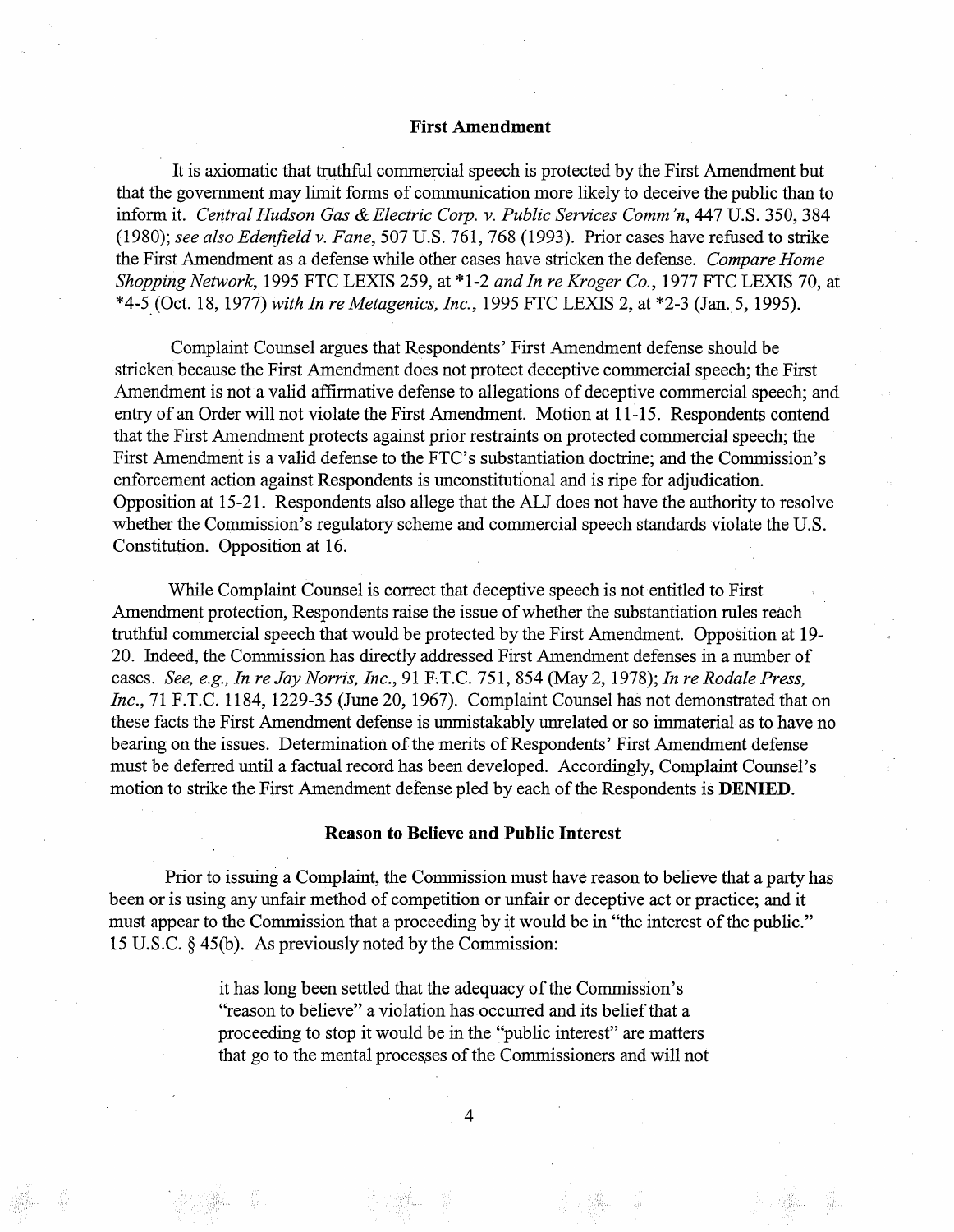be reviewed by the courts. Once the Commission has resolved these questions and issued a complaint, the issue to be litigated is not the adequacy of the Commission's pre-complaint information or the diligence of its study of the material in question but whether the alleged violation has in fact occured.

In re Exxon Corp., 83 F.T.C. 1759, 1760 (1974). The Commission's reason to believe and public interest determinations may only be reviewed for abuse of discretion or in extraordinary circumstances. Cotherman v. FTC, 417 F.2d 587, 594 (5th Cir. 1969); Hill Bros. v. FTC, 9 F.2d 481, 484 (9th Cir. 1926); Boise Cascade Corp. v. FTC, 498 F. Supp. 772, 779 (D. Del. 1980).

Complaint Counsel argues that there are no extraordinary circumstances justifyng these defenses in this case. Motion at 19. Respondents contend that the Commission's regulatory standards are inherently vague and unconstitutional and therefore the Commission's reason to believe and public interest determinations are inherently suspect. Opposition at 33.

Respondents have not presented facts sufficient to even suggest the extraordinary circumstances necessary to review the Commission's reason to believe and public interest determinations, but rather merely reiterate their objections to the FTC policy. Accordingly, Respondents' defenses pertaining to these arguments are deemed legally insufficient. Moreover, any attempts to discover the Commission's reason to believe and public interest determinations prejudices Complaint Counsel by unduly broadening discovery into improper areas such as the mental process of the Commission. Boise Cascade, 498 F. Supp. at 779. Accordingly, Complaint Counsel's motion to strike the reason to believe and public interest defenses pled by the Corporate Respondents and Mowrey is GRANTED.

#### APA Agency Action

Complaint Counsel argues that Respondents' Administrative Procedure Act ("APA") defenses of improper agency action and arbitrary and capricious agency action are not valid defenses to allegations that Respondents violated the FTC Act. Motion at 15-16. Respondents contend that the Commission's regulatory scheme governing Respondents' commercial speech constitutes final agency action; the defenses are adequately pled; and Respondents' APA defenses bear directly on the Commission's attempt to hold Respondents' liable for allegedly failing to comply with the Commission's substantiation doctrine. Opposition at 21-25.

Respondents indicate that the "gravamen" of their APA defenses "challenge the Commission's regulatory scheme governing dietary supplemental and weight-loss claims." Opposition at 22. However, the issue in this proceeding is Respondents' allegedly false and misleading advertising, not Complaint Counsel's policy statements. Respondents will be permitted to argue an APA violation as it is relevant to the allegations of the Complaint and the proposed remedy. Complaint Counsel has not demonstrated that these APA defenses are unmistakably unrelated or so immaterial as to have no bearing on the issues. Accordingly,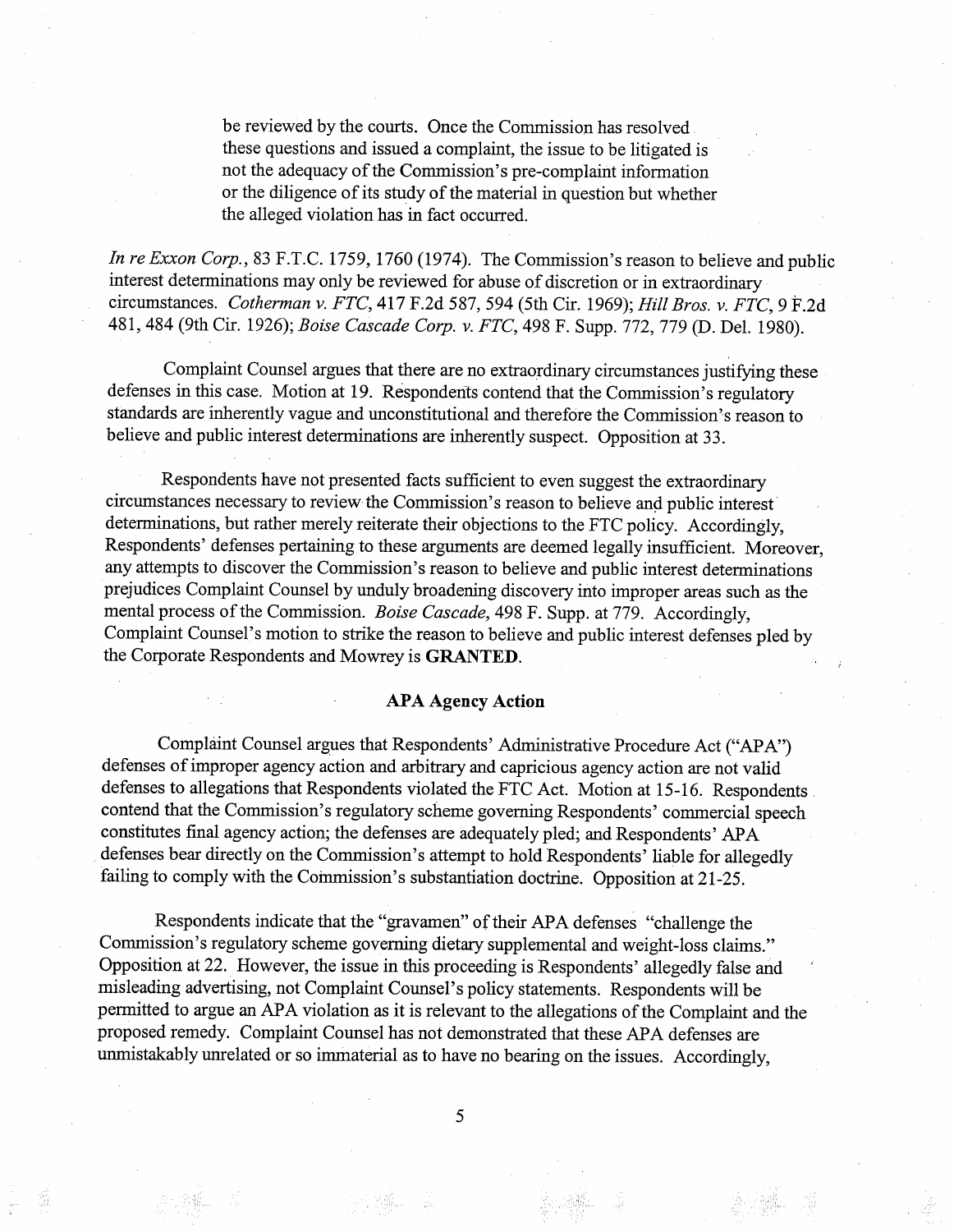Complaint Counsel's motion to strike the APA defenses of improper agency action and arbitrary agency action pled by each of the Respondents is DENIED.

### APA Unreasonable Delay

Complaint Counsel moves to strike Respondents' defense that the Commission uneasonably delayed bringing this case for political or otherwise improper reasons. Motion at 17. Complaint Counsel argues that this defense is unsupported by facts and that a four-year investigation is not unreasonable under the circumstances. Opposition at 17-18. Respondents argue that the unreasonable delay defense is proper and that fiing of the Complaint was "coordinated and timed with the commencement of Congressional hearings." Opposition at 27. Respondents also argue that the delay has caused the case to become moot as the products at issue are no longer sold. Opposition at 27. However, the FTC may proceed with an adjudication even though the products at issue are no longer marketed. Diener's, Inc. v. FTC, 494 F.2d 1132, 1133 (D.C. Cir. 1974) (per curium); Carter Products, Inc. v. FTC., 323 F.2d 523, 531 (7th Cir. 1963). Respondents' defense of delay threatens to unduly broadening discovery into improper areas such as the mental process of the Commission. Boise Cascade, 498 F. Supp. at 779. Accordingly, Complaint Counsel's motion to strike the unreasonable delay defense pled by the Corporate Respondents and Mowrey is GRATED.

# Puffery, Lack of Dissemination, Causation, or Interstate Commerce

Complaint Counsel seeks to strike Respondents' defenses of puffery, lack of dissemination, causation, and interstate commerce. Complaint Counsel argues that these defenses are negative defenses which directly deny the allegations of the Complaint and therefore should be stricken because they are not affrmative defenses. Motion at 21. Respondents contend that the FTC Rules of Practice do not limit defenses to FTC enforcement actions to affirmative defenses. Opposition at 34. Because these defenses directly deny the allegations of the Complaint, the defenses are not irrelevant or immaterial and will not broaden the issues or impose a burden on Complaint Counsel. Accordingly, Complaint Counsel's motion to strke the puffery defense pled by the Corporate Respondents and Mowrey, the lack of dissemination defense pled by Mowrey and Friedlander, and the lack of causation and lack of interstate commerce defenses pled by Mowrey is DENIED.

### Laches and Equitable Estoppel

Complaint Counsel seeks to strke the laches and equitable estoppel defenses, arguing that equitable defenses cannot be asserted in a case brought by a government agency to enforce an Act of Congress on behalf of the public. Motion at 22. Respondents assert that laches and equitable estoppel are available to defendants in proceedings instituted by the Federal government under appropriate circumstances. Opposition at 35.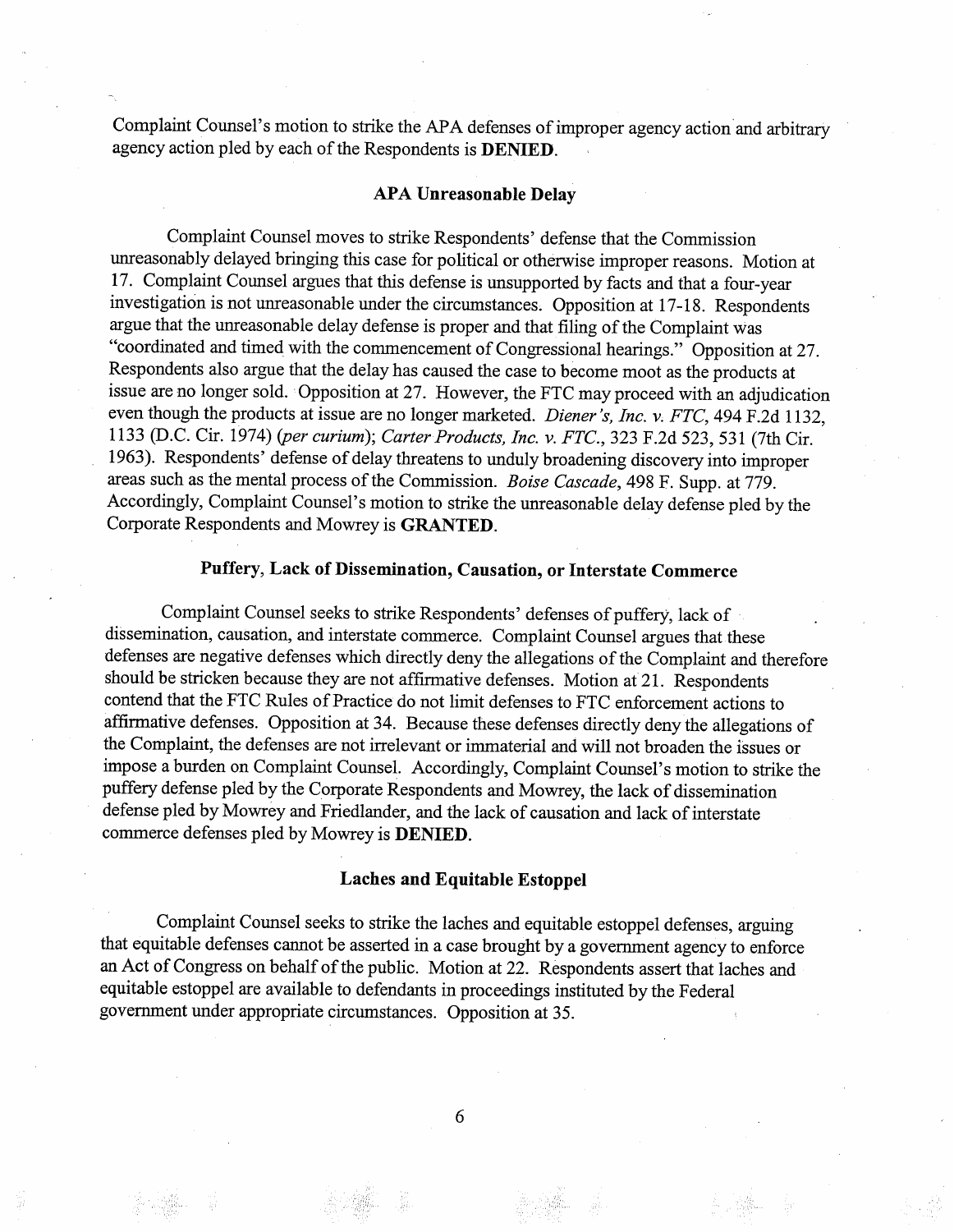The equitable defenses of laches and equitable estoppel generally cannot be asserted against the government when the government is acting in the public interest. United States v. Summerlin, 310 U.S. 414, 416 (1939); United States v. Phillip Morris Inc., 300 F. Supp.2d 61, 65 (D.D.C. 2004). Although there may be exceptions to this general rule, see Phillip Morris, 300 F. Supp.2d at 70, 74 n.17, Respondents Mowrey, Friedlander, and Gay have not demonstrated any exceptional circumstances that would justify departure from the general rule. Moreover, allowing this defense would impose a burden on Complaint Counsel by unduly broadening the scope of discovery and issues involved in the case. Accordingly, Complaint Counsel's motion to strike the laches and equitable estoppel defenses pled by Mowrey and Friedlander and the laches defense pled by Gay is **GRANTED**.

## Inherently Unfair Complaint Allegations and Personal Bias

Respondent Friedlander alleges inherently unfair complaint allegations and personal bias on the part of former FTC Chairman Timothy J. Muris. Freidlander's Answer at 8-10. Complaint Counsel argues that this defense should be stricken as immaterial, impertinent, or scandalous. Motion at 23-24. Respondents contend that Friedlander's vagueness and personal bias defenses are relevant to the reason to believe and public interest determinations. Opposition at 38. The inherently unfair complaint allegations defense merely reiterates arguments ruled on in the July 20, 2004 Order Denying Motions for More Definite Statement and Motion to Dismiss the Complaint for Lack of Definiteness. In addition, as discussed above, the reason to believe and public interest determinations are irrelevant and immaterial and prejudice Complaint Counsel by threatening to unduly broaden discovery. Accordingly, Complaint Counsel's motion to strike the inherently unfair complaint allegations and personal bias defenses pled by Friedlander is GRATED.

### Denial of Preamble

Complait Counsel seeks to strike the Corporate Respondents' denial of the preamble statements regrading reason to believe and public interest. The Corporate Respondents stated in their Answers that "(w)ith respect to the first paragraph of the Complaint, (the Respondent) denies that the Commission has reason to believe that Respondents have violated the provisions of the (FTC Act) and/or that this proceeding is in the public interest." Answers at 2. Accordingly, Complaint Counsel's motion to strike the denial of the preamble pled by the Corporate Respondents is GRATED for the reasons set forth above regarding the reason to believe and public interest defenses.

## IV.

As set forth above, Complaint Counsel's motion to strike Respondents' additional defenses is GRATED in part and DENIED in part.